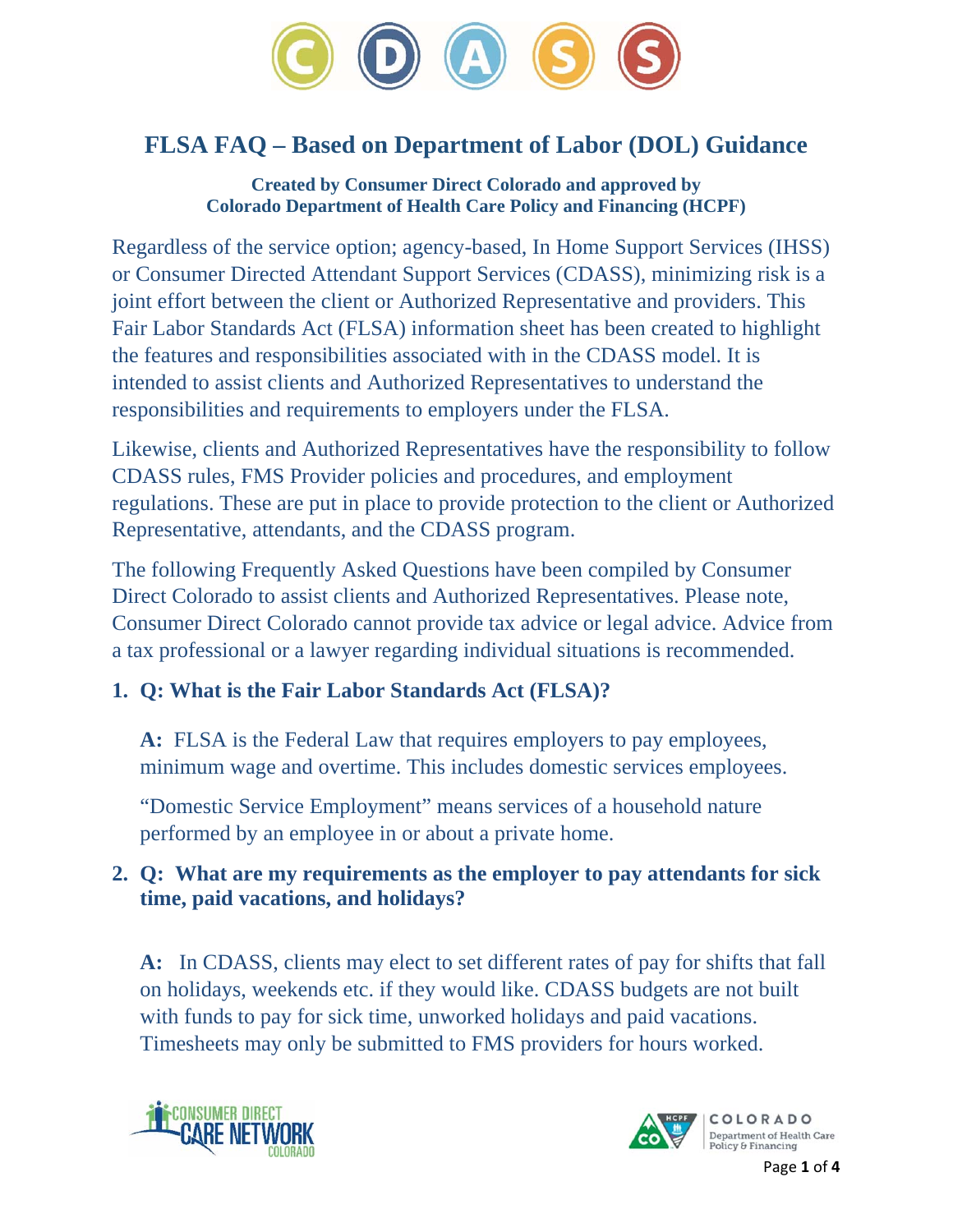

#### **3. Q: Are there any exemptions from the FLSA Overtime requirements?**

**A:** There are two exemptions under FLSA an employer may claim should all of the criteria be met. These are known as **"Live-in Domestic Service Employee Exemptions"** and **"Companionship Services Exemption"**

Because CDASS is a task based service, the Companionship Exemption **DOES NOT** apply due to the definition established by DOL.

#### **Live-in Domestic Service Employee Exemptions**

To be a "live-in" home care worker, the employee must either live at the consumer's home full-time (that-is, have no other home of their own), or spend at least 120 hours or five consecutive days or nights in the consumer's home per week.

A live-in home care worker could be a family member of the consumer or a provider who moved into a consumer's home as part of a shared living arrangement. Workers who come to a consumer's home for 24-hour shifts but are not present for at least 120 hours each week or for five consecutive days or nights are not live-in workers.

Employees who do not meet this definition are not considered live-in domestic service workers and must be paid at least the federal minimum wage for all hours worked and overtime pay at one and a half times the regular rate of pay for all hours worked over 40 in a workweek.

- Workers who work temporarily for the household for only a short period of time, such as two weeks, are not considered live-in domestic service workers, because residing on the premises of the household implies more than temporary activity. The employer , in this care, cannot claim the overtime pay exemption and must pay overtime at one and a half times the regular rate of pay for all hours worked over 40 in the workweek.
- Workers who work 24-hour shifts but are not residing on the employer's premises "permanently" or for "extended periods of time" are not considered live-in domestic service workers and, thus, the workers must be paid overtime at one and a half times the regular rate of pay for all hours worked over 40 in the workweek.

*See Wage and Hour Division Fact Sheet 79B, Live-in Domestic Service Workers Under the FLSA, for more information about live-in home care workers and hoe the must be paid. www.dol.gov/whd/homecare/factsheets.htm http://comsumerdirectco.com/wp-content/uploads/2014/12/homecare\_guide\_20160331.pdf*



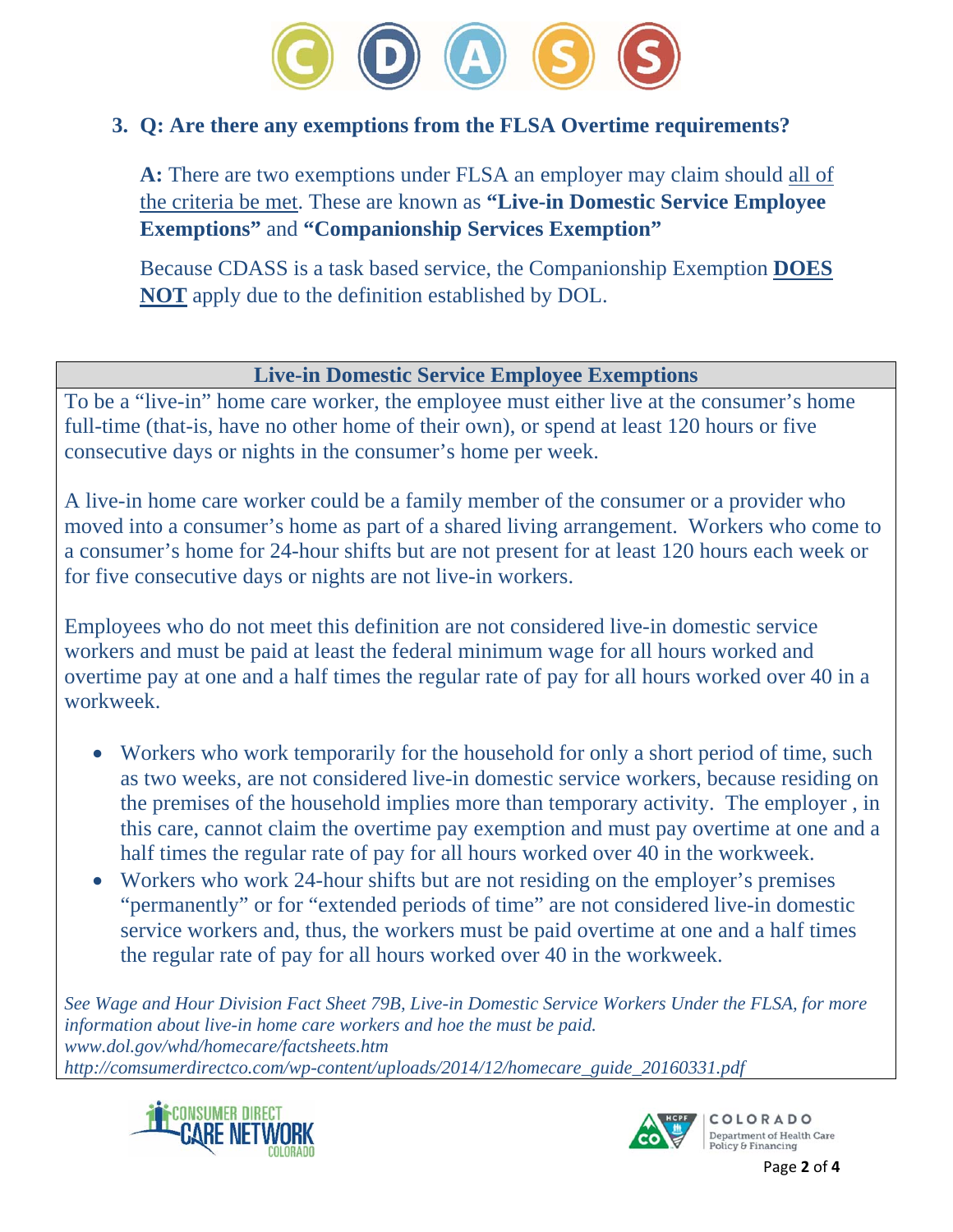

#### **4. Q: What is my requirement for Overtime Pay under the FLSA regarding Sleep Time for my attendants?**

**A:** This can depend on many factors such as whether or not the employee is a live in caregiver or not, and how many hours are in their scheduled shift. The chart below summarizes the sleep time rules for each category of worker. Additional information about these requirements is available at http://www.dol.gov/homecare/sleep\_time.htm.

|                                                                                             | Live-in employee                                                                                                                                                                                                        |                                                                                                                    |                                                                                                                                                                                                                       | <b>Shifts</b>                        |
|---------------------------------------------------------------------------------------------|-------------------------------------------------------------------------------------------------------------------------------------------------------------------------------------------------------------------------|--------------------------------------------------------------------------------------------------------------------|-----------------------------------------------------------------------------------------------------------------------------------------------------------------------------------------------------------------------|--------------------------------------|
|                                                                                             | <b>Extended</b><br>periods of time                                                                                                                                                                                      | <b>Permanent</b>                                                                                                   | <b>Shifts of</b><br>24 hours or more                                                                                                                                                                                  | of fewer<br>than<br>24 hours         |
| <b>Requirements</b><br>for excluding<br>an employee's<br>sleep time<br>from hours<br>worked | • Reasonable agreement to exclude<br>sleep time<br>• Employer must provide private<br>quarters in a homelike<br>environment                                                                                             |                                                                                                                    | • Employer provides<br>adequate sleeping<br>facilities<br>• Employee can usually<br>enjoy an<br>uninterrupted night's<br>sleep (5 consecutive<br>hours)<br>• Express or implied<br>agreement to exclude<br>sleep time | Sleep time<br>may not be<br>excluded |
| <b>Maximum</b><br>number of<br>hours that can<br>be excluded                                | Up to 8 hours per<br>night as long as<br>the employee is<br>paid for at least 8<br>hours during the<br>24-hour period                                                                                                   | Up to 8 hours<br>per night as long<br>as the employee<br>is paid for some<br>other hours<br>during the<br>workweek | Up to 8 hours, in a fixed<br>period, in each 24-hour<br>shift                                                                                                                                                         | Sleep time<br>may not be<br>excluded |
| <b>Limitations on</b><br>exclusion on a<br>particular<br>night                              | • Any interruption to sleep time must be paid<br>. If during any night the employee does not get reasonable<br>periods of uninterrupted sleep totaling at least 5 hours, the<br>employer may not exclude any sleep time |                                                                                                                    |                                                                                                                                                                                                                       |                                      |